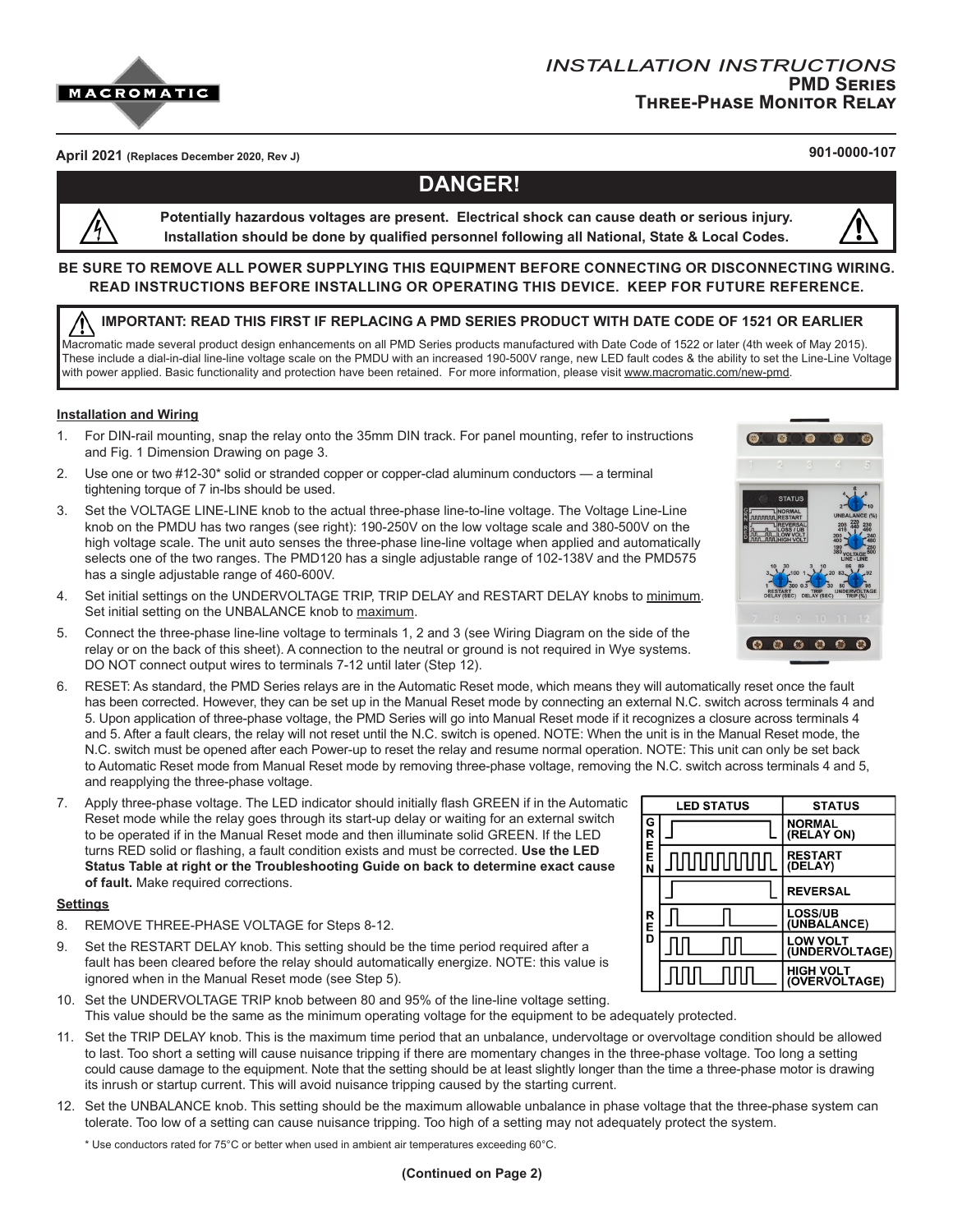

#### **Operation**

- 13. Connect the output terminal wires to terminals 7-12 (see Wiring Diagram on the side of the relay or below).
- 14. When all connections are made, apply three-phase line-line voltage. The LED indicator should initially flash GREEN while the relay goes through its restart delay or waiting for an external switch to be operated if in the Manual Reset mode and then illuminate solid GREEN when all voltage conditions are correct.
- 15. If the LED does not illuminate solid GREEN during regular operation, a fault condition has occurred. REMOVE THREE-PHASE VOLTAGE, and check for proper phase rotation, presence of all three phases, and low or high voltage conditions. **Use the LED Status Table on the first page or the Troubleshooting Guide below to determine exact cause of fault.** Correct if necessary. Re-energization is automatic upon correction of the fault condition unless using MANUAL RESET, which requires opening the N.C. switch across terminals 4 and 5 to reset the unit (see Step 5).

#### **Troubleshooting**

If the unit fails to operate properly, check that all connections are correct per the appropriate wiring diagram on the product. Check Troubleshooting table below. If problems continue, go to www.macromatic.com/contact for technical support.

|                                  | <b>Troubleshooting Guide</b>                               |                                                                                                                                                                                                                                                                                                                    |                                                                                      |  |
|----------------------------------|------------------------------------------------------------|--------------------------------------------------------------------------------------------------------------------------------------------------------------------------------------------------------------------------------------------------------------------------------------------------------------------|--------------------------------------------------------------------------------------|--|
| <b>LED STATUS</b>                | <b>SITUATION</b>                                           | <b>SOLUTION</b>                                                                                                                                                                                                                                                                                                    | <b>Typical Connections</b><br>(For Load Side connection, contac                      |  |
| <b>GREEN</b><br><b>JUUUUUUUL</b> | Motor is not starting                                      | Either (a) the relay is going through its POWER-UP/<br>RESTART delay and will energize the output<br>contacts when completed; or (b) the relay is in the<br>Manual Reset mode and waiting for an external<br>switch to be operated before energizing the output<br>contacts.                                       | M<br>O/L<br>$\frac{L}{A}$<br>$\frac{L^2}{(B)}$<br>$\begin{matrix}L_3\\C\end{matrix}$ |  |
| <b>GREEN</b>                     | Motor is not starting                                      | The relay is in the run mode and working properly.<br>Either another control device is preventing the<br>motor from starting or all wiring should be checked.                                                                                                                                                      | Input Fuses<br>2A Max.<br>(at discretion of user)                                    |  |
| NO INDICATION                    | Relay is not ener-<br>gized and/or motor<br>is not running | Verify L1, L2 and L3 (A, B & C) are connected to<br>terminals 1, 2 and 3. Measure the three line-to-line<br>voltages. If any of the voltages are below the spec-<br>ified minimum operation voltage, the relay does not<br>have enough power to operate. Check to see why<br>operating voltage is low and correct. | <b>START</b><br><b>STOP</b><br>O<br>$\circ$                                          |  |
| <b>RED</b>                       | On power-up or with<br>motor running                       | The relay is sensing a phase reversal or phase<br>out-of-sequence (rotation) condition. REMOVE<br>THREE-PHASE VOLTAGE and switch any two<br>of the three line connections to ensure the phase<br>sequence (rotation) is correct.                                                                                   | М<br>N                                                                               |  |
| <b>RED</b>                       | Either a phase loss<br>or voltage unbal-<br>ance condition | Make sure all three phases are present. Check for<br>a blown fuse or a loose or broken wire. Measure<br>all three line-line voltages and calculate the percent<br>unbalance-compare to UNBALANCE knob set-<br>ting. Determine why unbalanced condition exists<br>and correct it.                                   | <b>RE</b><br>ØA ØB ØC                                                                |  |
| <b>RED</b><br>ЛЛ<br>Лſ           | Low voltage<br>(Undervoltage)                              | Measure the three line-to-line voltages. If the<br>average of these three voltages is below the<br>UNDERVOLTAGE TRIP knob setting, the relay has<br>tripped due to a low voltage condition. Check for<br>low voltage condition and correct it.                                                                     | ₩<br>10<br>8<br>9<br>11<br>7                                                         |  |
| <b>RED</b><br>JUUL_JUUL          | High voltage<br>(Overvoltage)                              | Measure the three line-to-line voltages. If the<br>average of these three voltages is > 10% of the<br>VOLTAGE LINE-LINE knob setting, the relay has<br>tripped due to a over voltage condition. Check for<br>high voltage condition and correct it.                                                                | Diagram 800<br><b>See Dimension Drawing</b>                                          |  |

**(For Load Side connection, contact Macromatic)**





**See Dimension Drawing on Page 3**